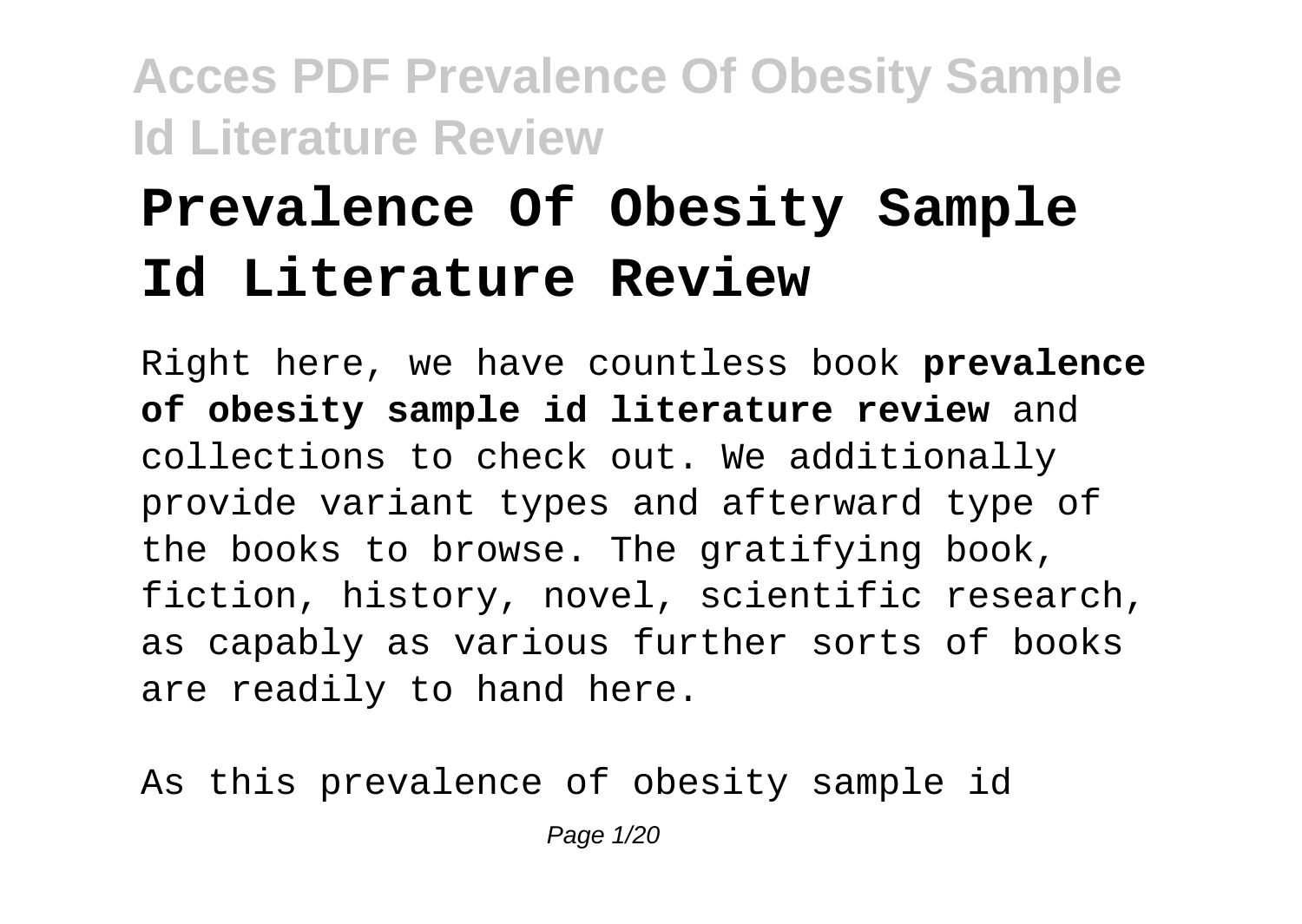literature review, it ends taking place subconscious one of the favored book prevalence of obesity sample id literature review collections that we have. This is why you remain in the best website to look the incredible book to have.

Obesity Prevalence Maps USA 1985-2016 (No Voice)Epidemiology of Obesity Sugar: The Bitter Truth The Obesity Code By Jason Fung: Animated Summary The Obesity Code (Book Review) Dr. Jason Fung: Fasting as a Therapeutic Option for Weight Loss Truth Page 2/20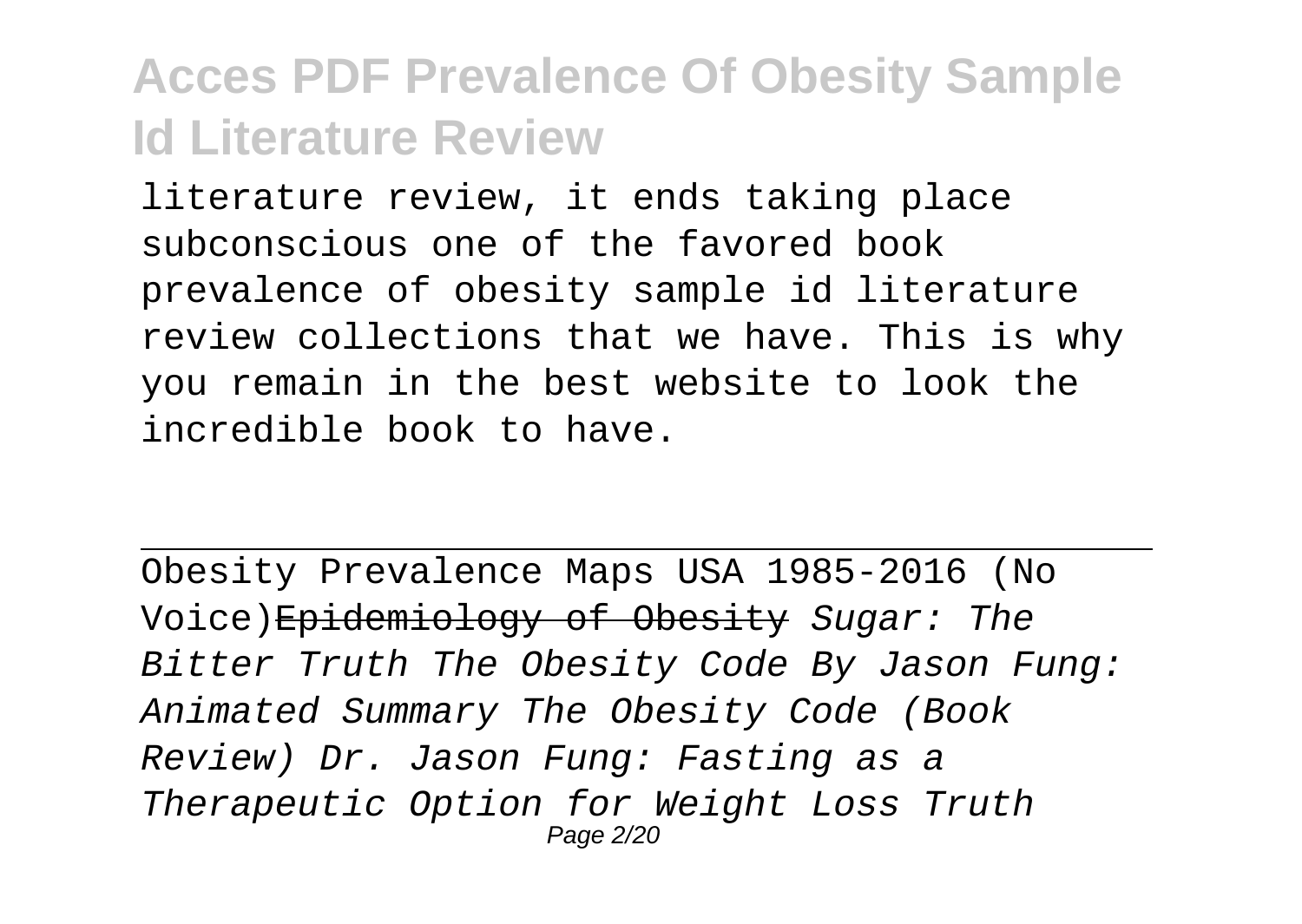About Food | David L Katz, MD Obesity: It's More Complex than You Think | Fatima Cody Stanford || Radcliffe Institute **The Roots of the Obesity Epidemic Stephen O'Rahilly (Cambridge) 1: The Causes of Obesity: Why Isn't everybody fat?**

The definition and prevalence of obesity and co-morbiditiesResearch directions for solving the obesity epidemic in high-risk populations What Breaks A Fast? Fasting Strategies for Metabolic Health wiith Dr. Jason Fung Dr Jason Fung's top 3 tips for Sugar Free living

My Best Nutritional Advice From The Obesity Page 3/20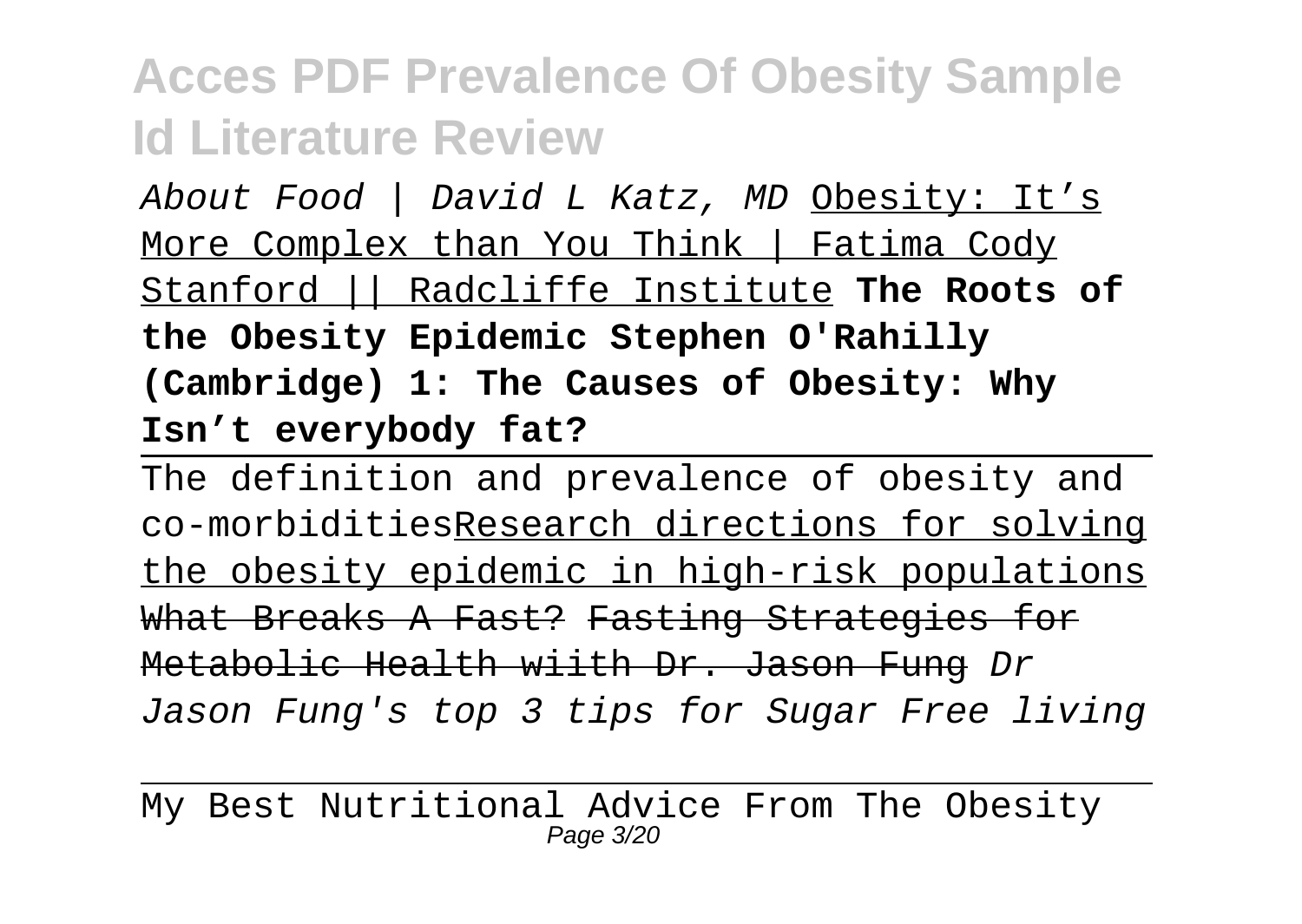Code Watch How the World Became Obese Obesity, a global epidemic

The perfect treatment for diabetes and weight loss<del>Dr Jason Fung - Understanding And</del> Treating Type 2 Diabetes Dr Jason Fung Click ?Description? Obesity: The little things WHICH COUNTRY HAS BIGGEST OBESITY PROBLEM? BBC NEWS A\* Sociology: The Sociological Imagination Our Supersized Kids The Obesity Epidemic: Why Have We Failed? Moderation and Mediation

Fat Chance: Fructose 2.0Weighing the Facts of Obesity Bobby de Ocampo, Businessman and World Traveler - Guest on Sisters Like Angel Page 4/20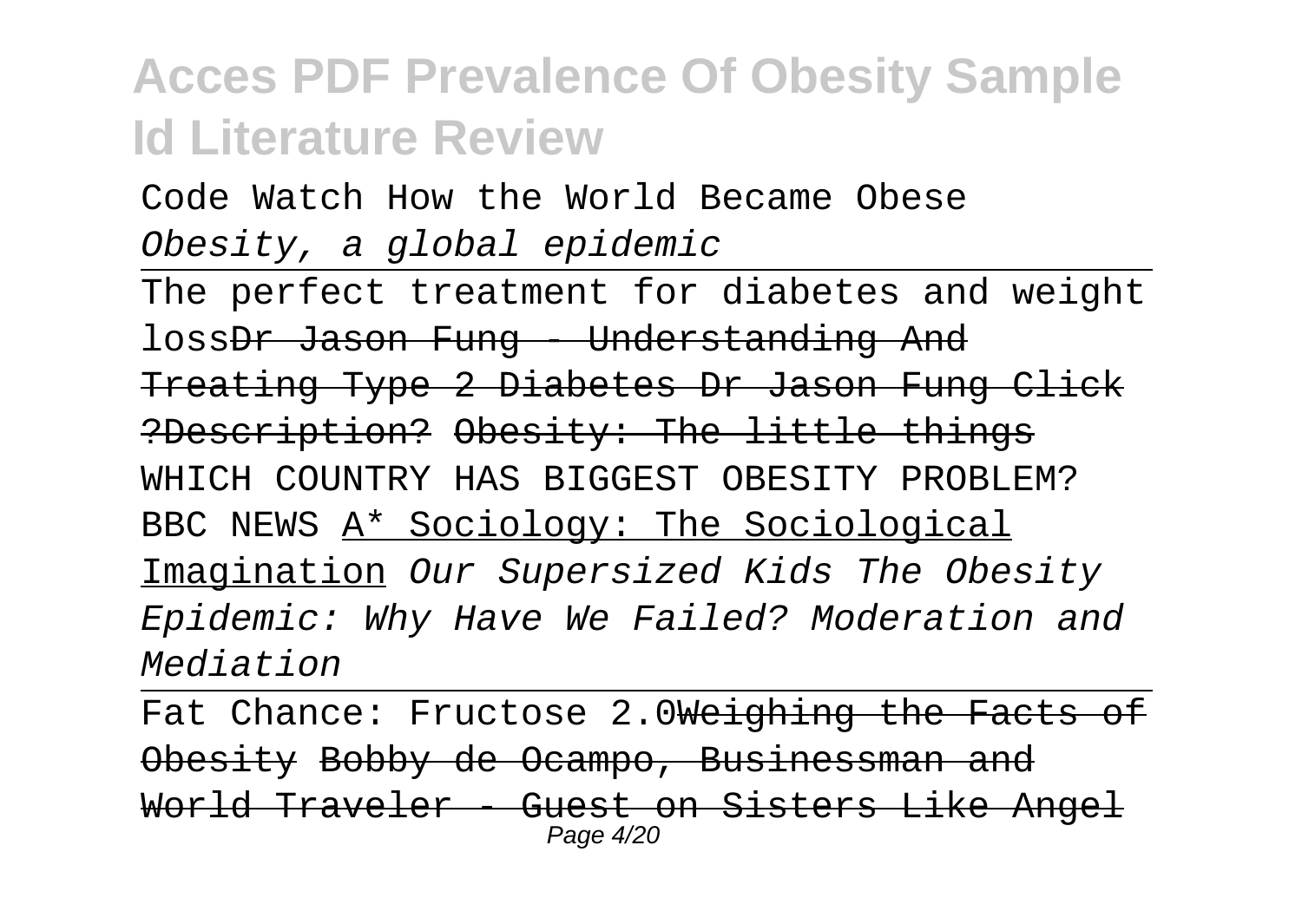And Ally Fed Up Prevalence Of Obesity Sample Id

Overall the results suggest the level of obesity within the sample populations (27%) is higher than the generic population. Like Bhaumik et al (2008) study, the present study also found that men with intellectual disability are more likely to be underweight than the general population.

Prevalence of Obesity Sample ID Literature Review Prevalence of Obesity Sample ID Literature Review Maps: Obesity by Race/Ethnicity Page 5/20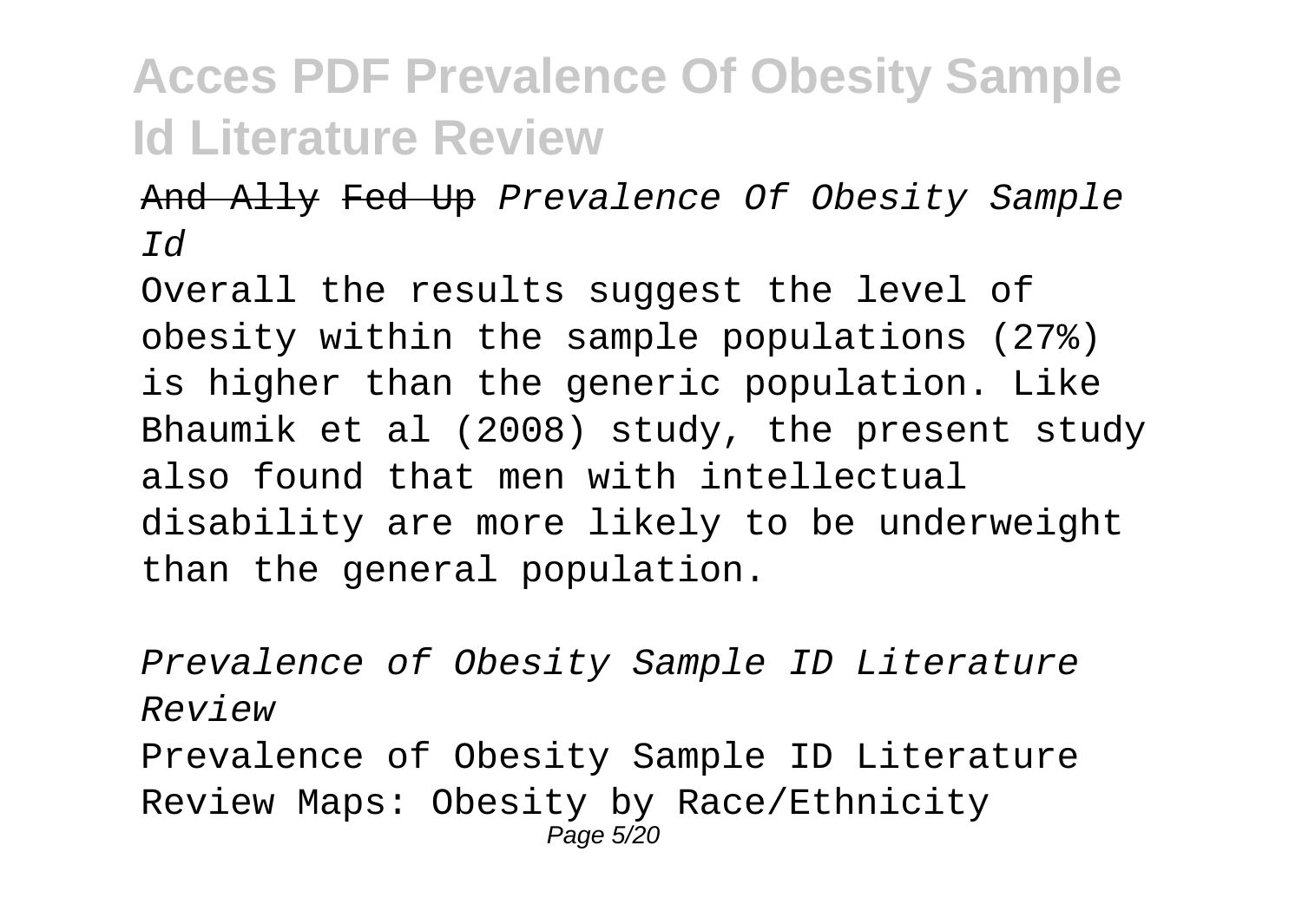Prevalence of Self-Reported Obesity Among U.S. Adults by Race/Ethnicity, State and Territory, BRFSS, 2017-2019. Combining data from 2017 through 2019, non-Hispanic Black adults had the highest prevalence of selfreported obesity (39.8%), followed by Hispanic adults (33.8%) and non-Hispanic White adults (29.9%).

Prevalence Of Obesity Sample Id Literature Review Access Free Prevalence Of Obesity Sample Id Literature Reviewobesity increased from 30.5% to 42.4%, and the prevalence of severe Page 6/20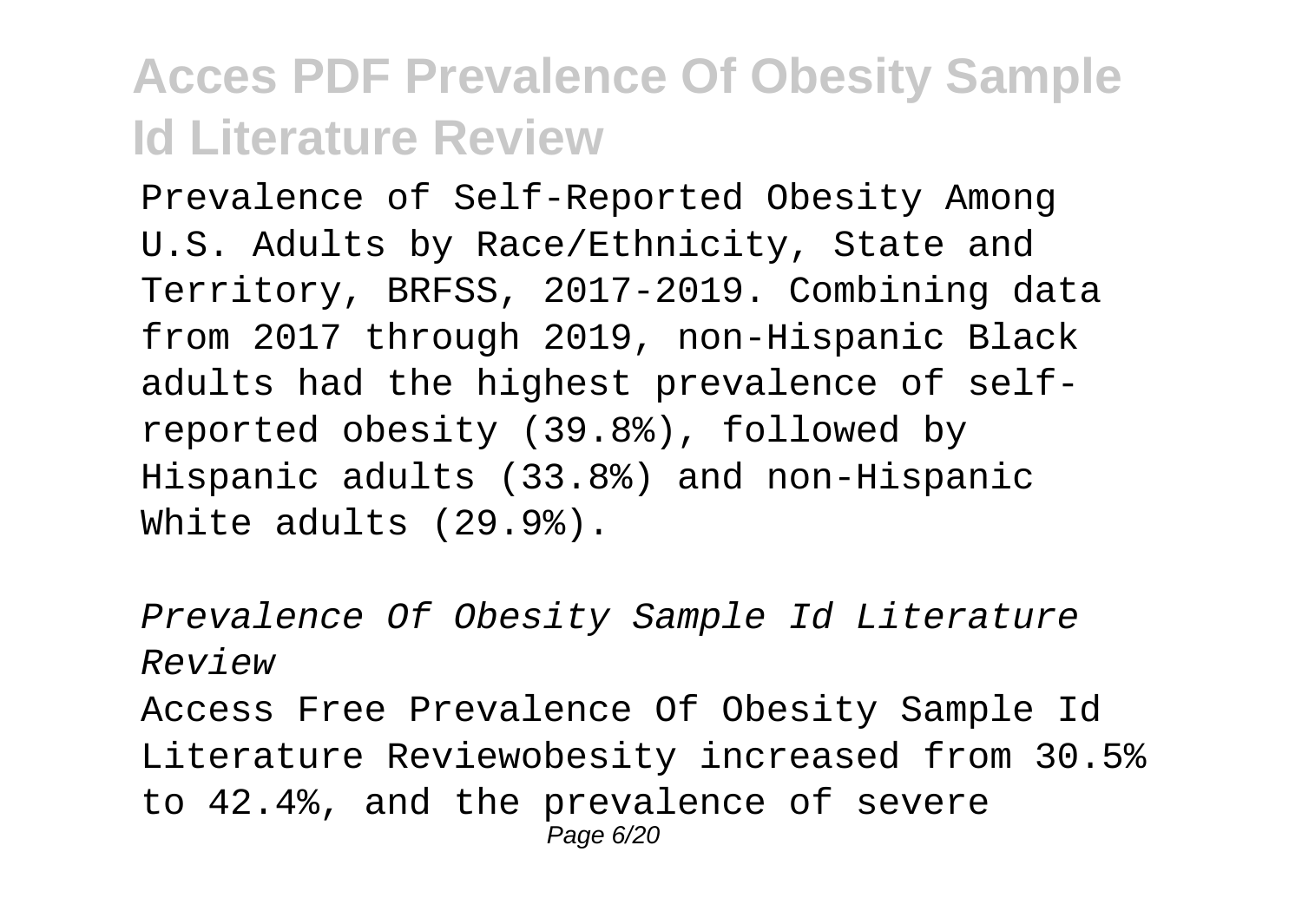obesity increased from 4.7% to 9.2%. Adult Obesity Facts | Overweight & Obesity | CDC The final sample consisted of 8463 adolescents; of which 4687 and 3776 were female and males, respectively. Page 8/30

Prevalence Of Obesity Sample Id Literature Review

Obesity is a major health concern due to its increasing prevalence particularly in people with intellectual disability. There has been a marked increase in the proportion of adults who were obese from 13.2 per cent in 1993 to 26.0 per cent in 2013 for men, and from 16.4 Page 7/20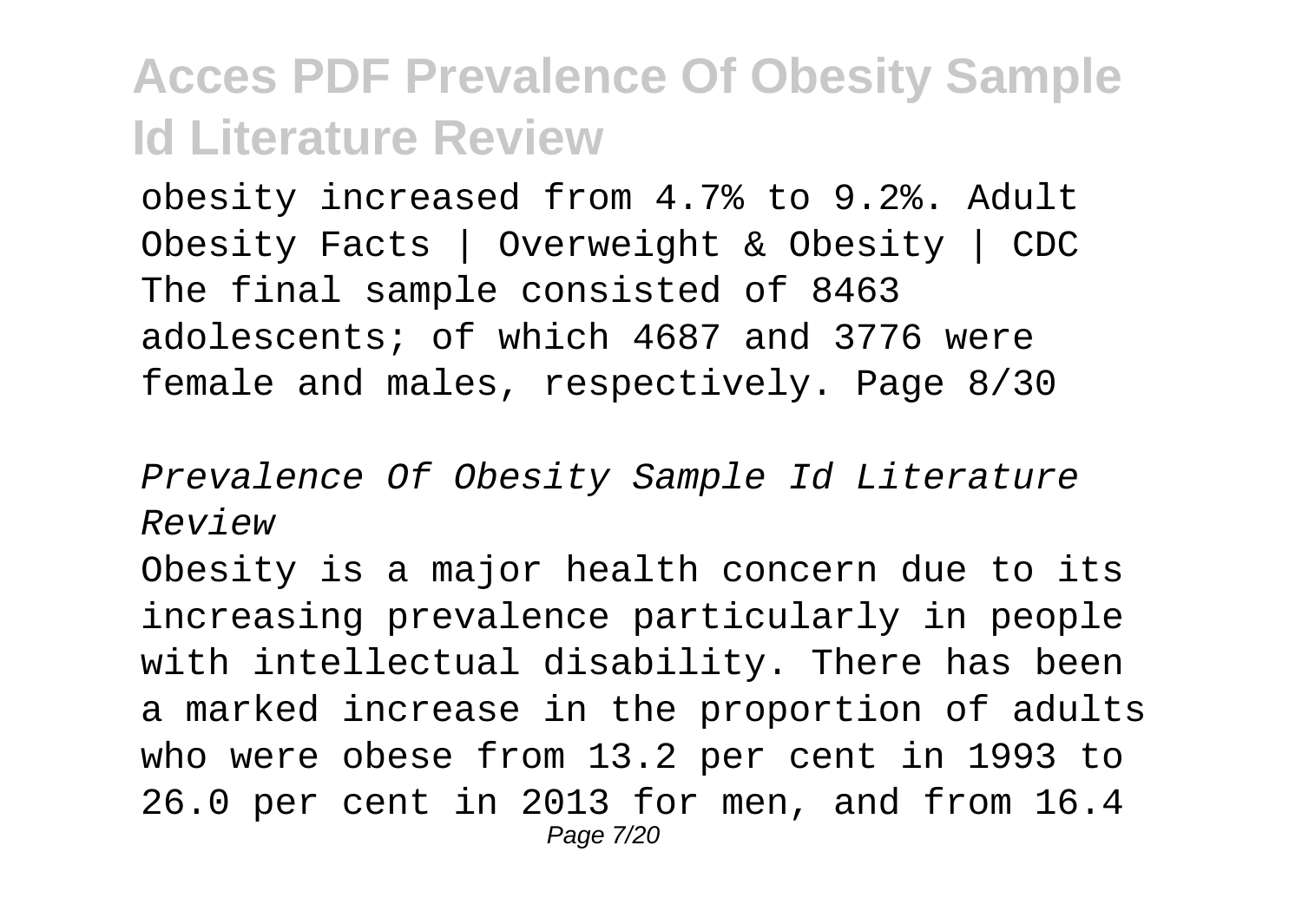per cent to 23.8 per cent for women. (HSCIC, March 2015).

Obesity in people with intellectual disabilities ...

Prevalence Of Obesity Sample Id Literature Review or borrowing from your contacts to log on them. This is an agreed simple means to specifically get lead by on-line. This online proclamation prevalence of obesity sample id literature review can be one of the options to accompany you as soon as having additional time. It will not waste your time. consent me, the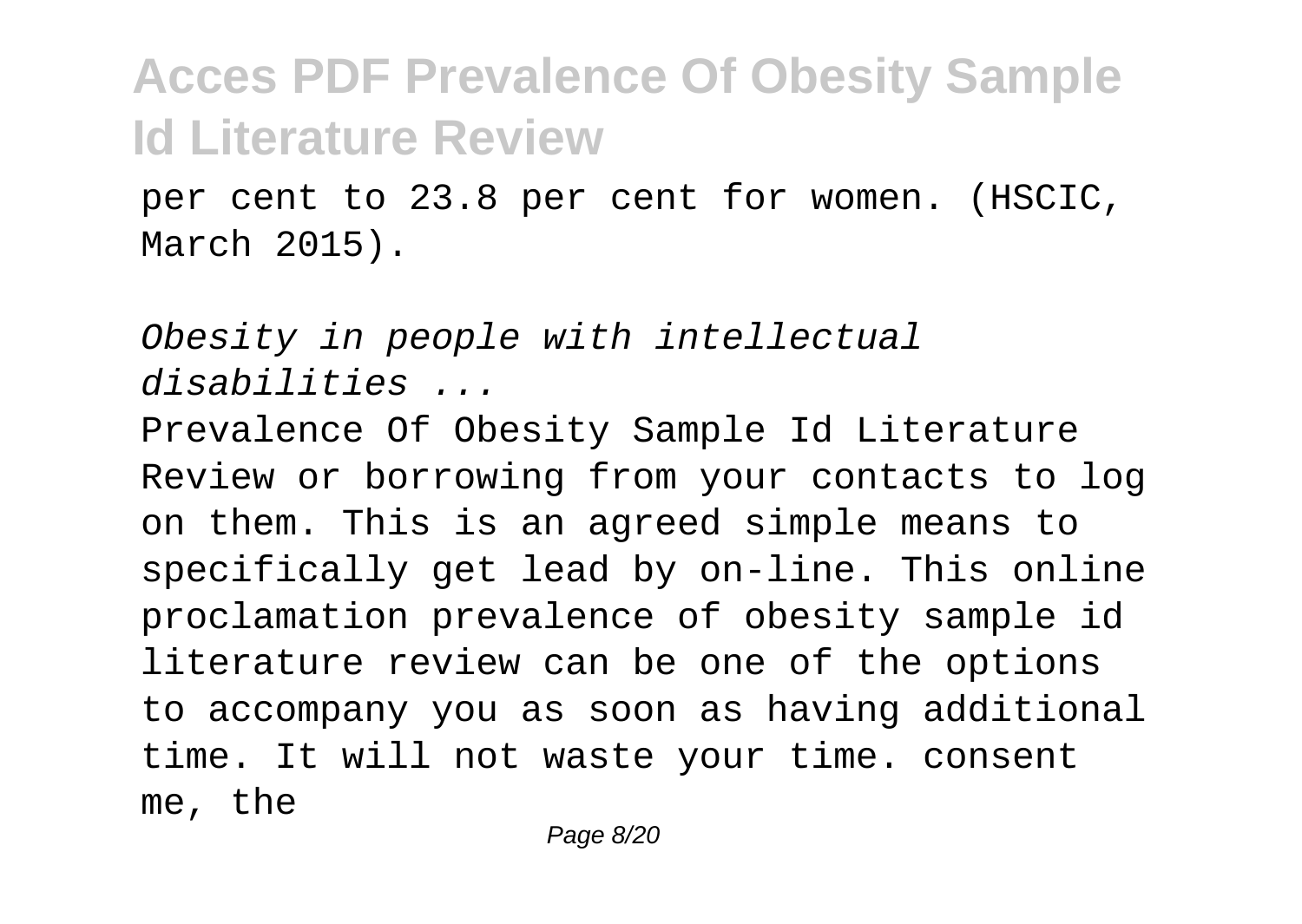Prevalence Of Obesity Sample Id Literature Review

In Ethiopia, limited information is available about the epidemiology of over-nutrition. This study assessed the prevalence of, and factors associated with overweight and obesity among adults in Hawassa city, Southern Ethiopia. A community-based crosssectional survey was conducted in August 2015 in the city. A total of 531 adults 18–64 years of age were selected using multistage sampling ...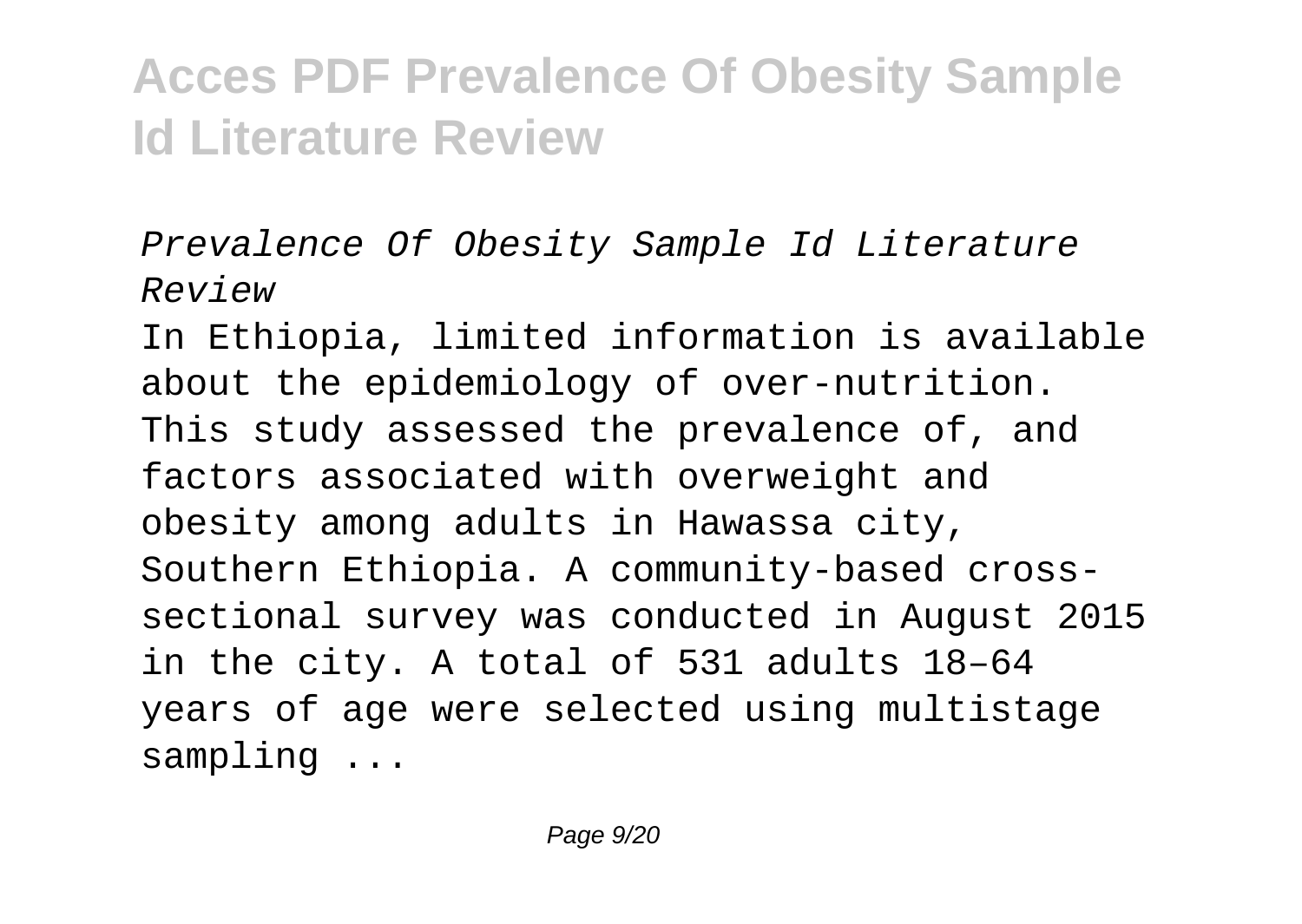Prevalence and factors associated with ... - BMC Obesity

Prevalence by year. The prevalence of obesity has increased in year 6 from 20.0% in 2016/17 to 20.1% in 2017/18. For reception it remained similar at 9.5% in 2017/18 1. Over a longer time period, obesity prevalence is lower for reception compared to 2006/07 but higher for year 6 compared to 2009/10 2. Severe obesity prevalence is similar for reception but higher for year 6 over the same time periods.

Part 4: Childhood overweight and obesity - Page 10/20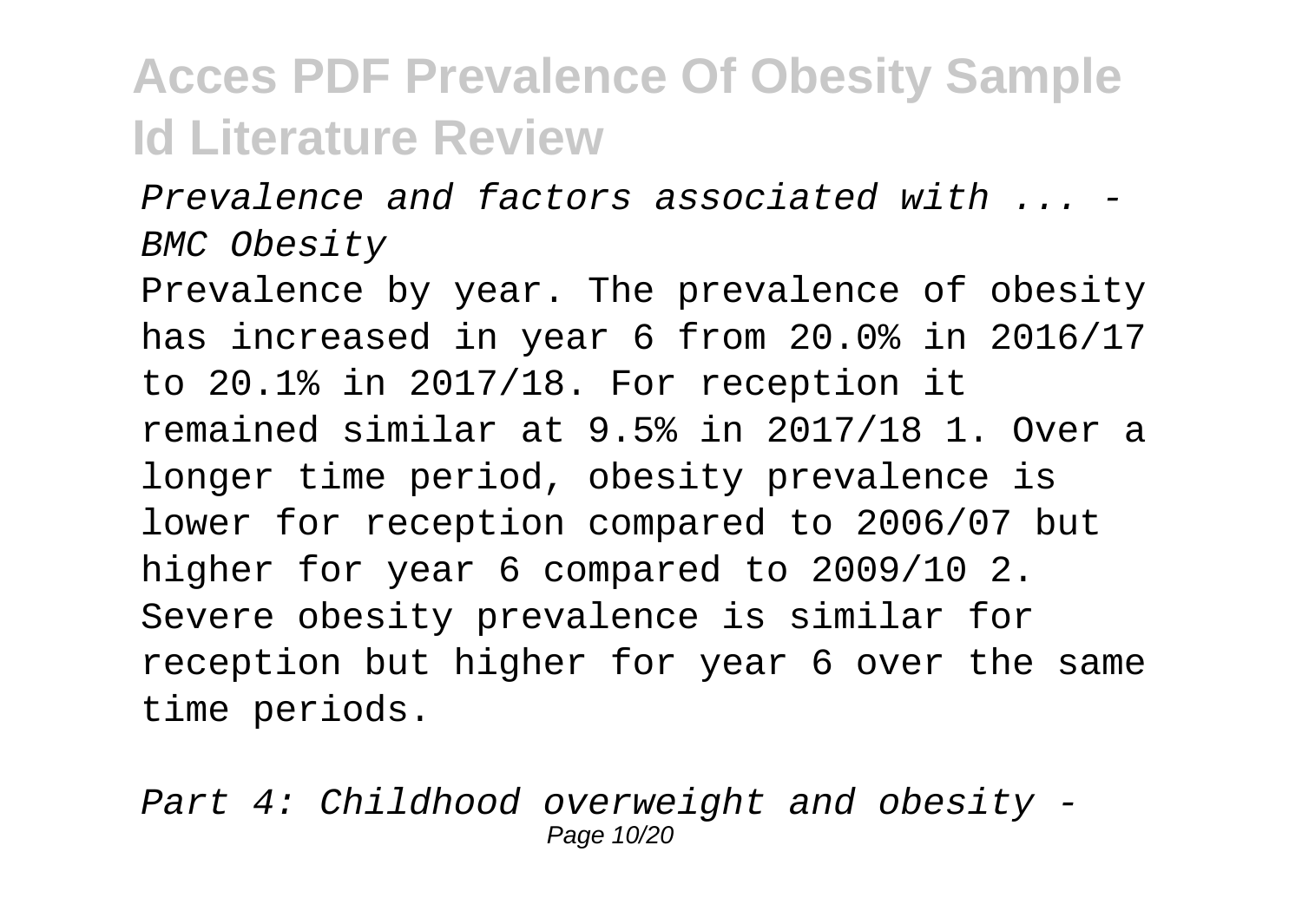NHS Digital

Obesity prevalence was 3.9 % and 17.8 % among rural and peri-urban adults, respectively (p < 0.001). Factors associated with overweight/obesity were: being female, adjusted odds ratio (AOR) 4.3 (95 % confidence interval (PloS one 8:e75640, 20013) 3.2–5.9); peri-urban residence AOR 2.6 (1.9–3.6); being in age group 35–44, AOR 3.1 (1.8–5.3); 45–54 AOR 4.1 (2.3–7.3); 55–64 AOR 2.6 (1.4–5.0); ? 65 years AOR 3.1 (1.6–6.0); and having socio-economic status (SES) in the third ...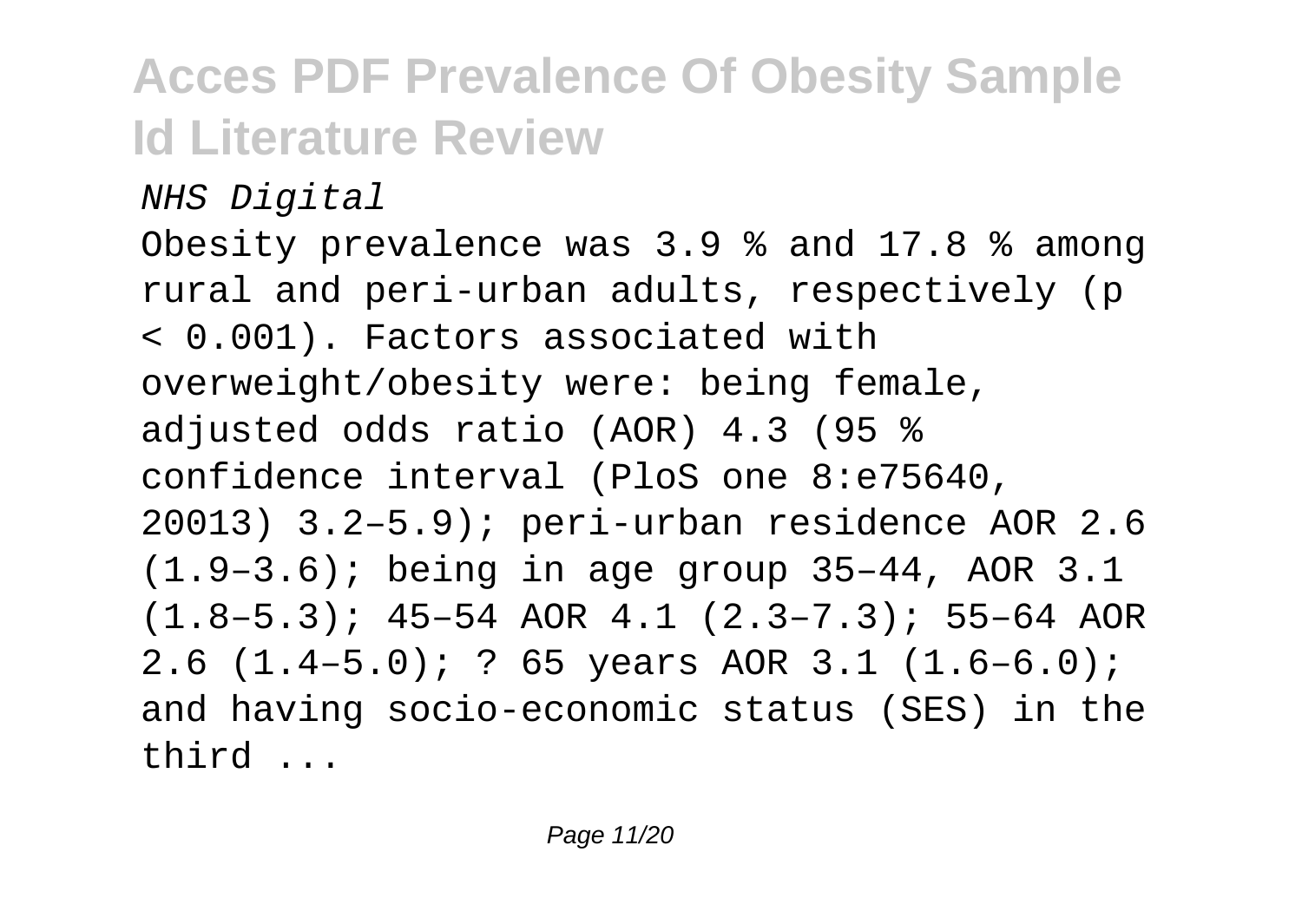Population-based survey of overweight and obesity and the ...

The NCD Risk Factor Collaboration study (Dec 16, 2017, p 2627)1 is a landmark description of the progress of the obesity pandemic, but substantially underestimates the scale of the problem. The study1 defined obesity using body-mass index (BMI) in adults and BMI-forage in children and adolescents. Systematic reviews2–4 of a large amount of high-quality and consistent evidence show that the ...

Determining the worldwide prevalence of obesity - The Lancet Page 12/20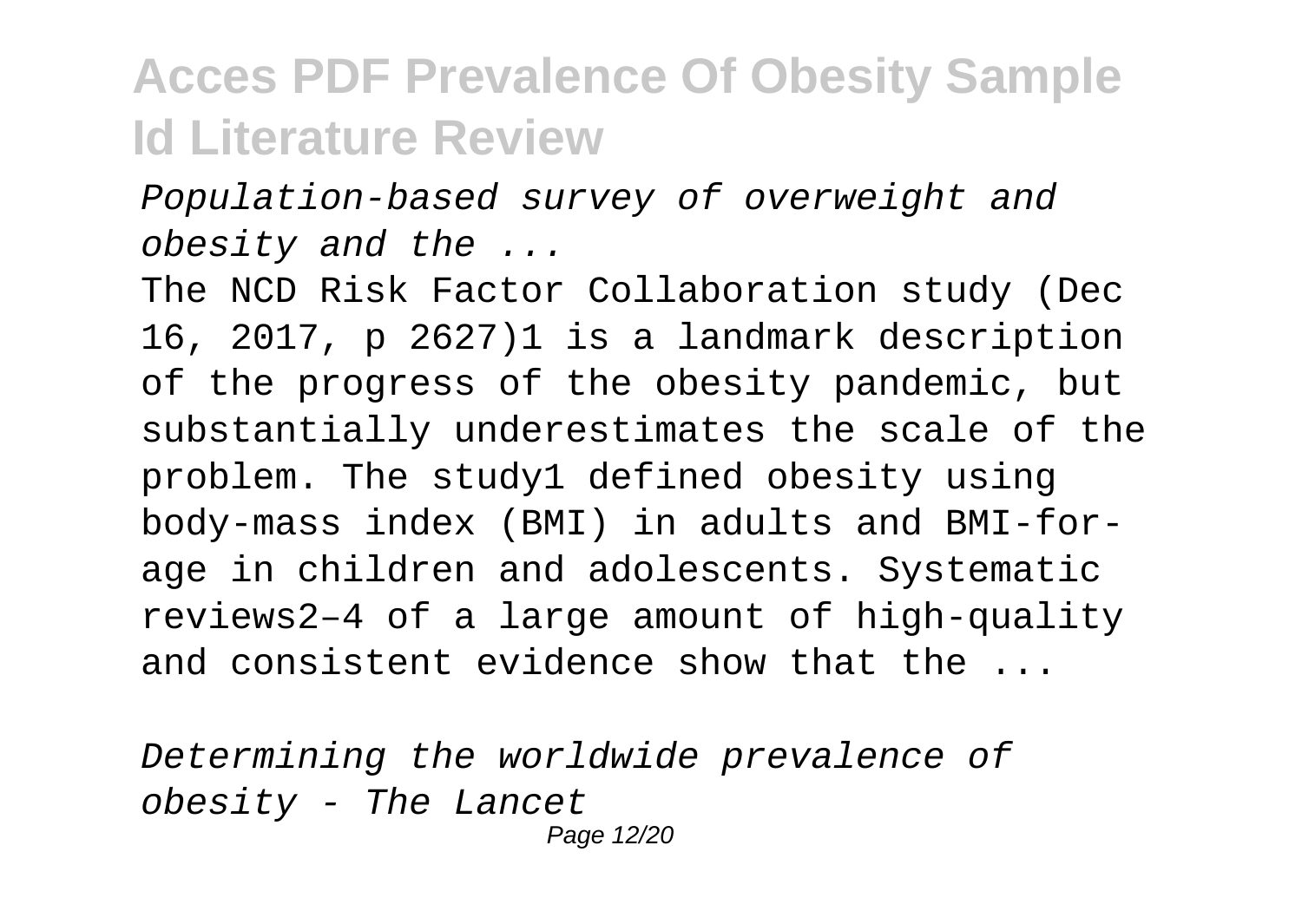The prevalence of overweight and obesity among children and adolescents aged 5-19 has risen dramatically from just 4% in 1975 to just over 18% in 2016. While just under 1% of children and adolescents aged 5-19 were obese in 1975, more than 124 million children and adolescents (6% of girls and 8% of boys) were obese in 2016.

Prevalence of Obesity | World Obesity Federation Background Obesity is a major determinant of cardiovascular disease in South America. However, population-based data are limited. Page 13/20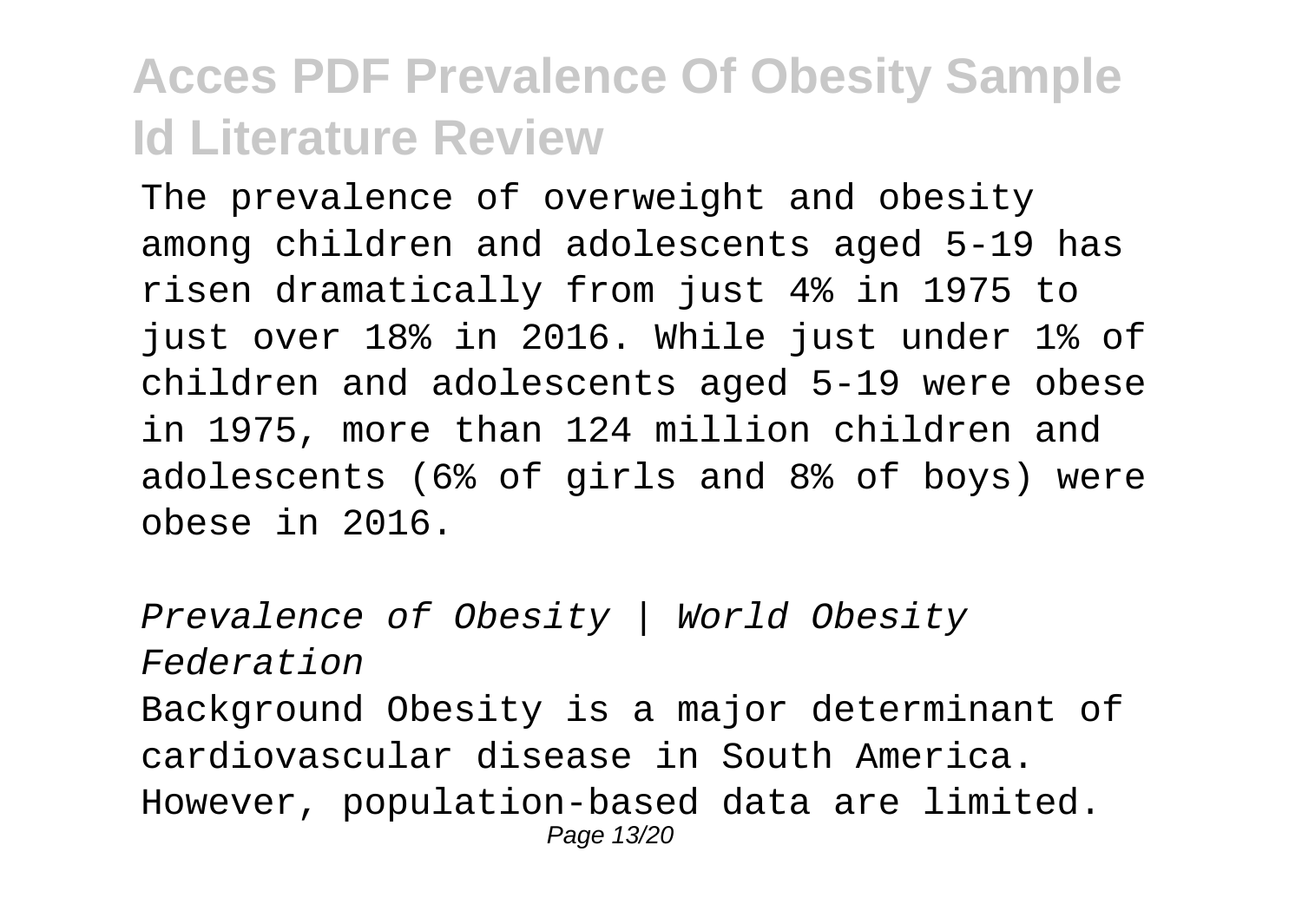Methods A total of 7,524 women and men, aged 35 to 74 years old, were randomly selected from 4 cities in the Southern Cone of Latin America between February 2010 and December 2011. Obesity clinical measurements and cardiovascular risk factors were measured using ...

Prevalence, Distributions and Determinants of Obesity and ... Overall, in the adult population (18–64 years), the prevalence of overweight in men was 46.7% while women presented a lower prevalence (38.1%) and the proportion of Page 14/20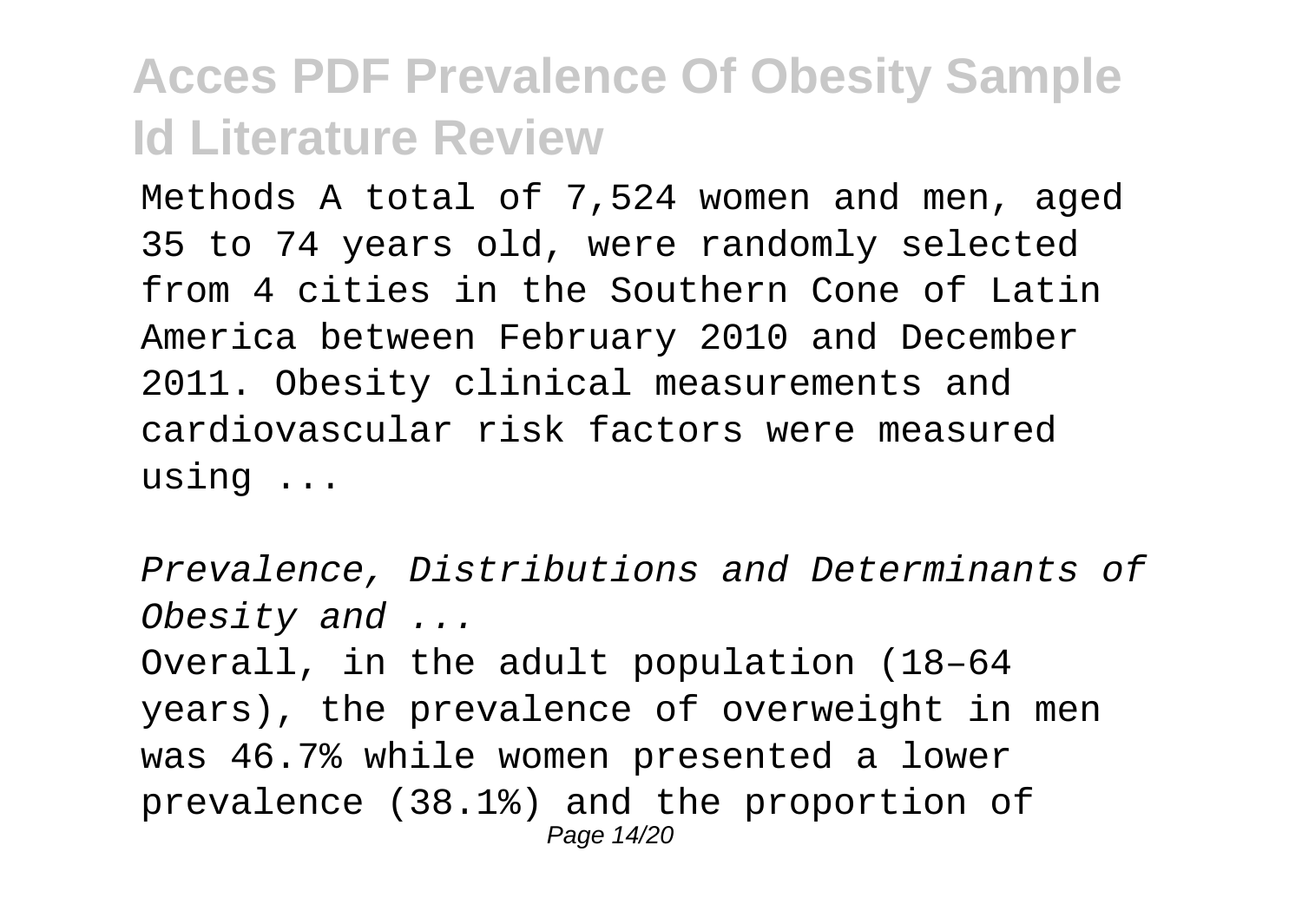adults with obesity is near 20% for both genders.

Prevalence of Overweight, Obesity, and Abdominal Obesity ...

In 2018/19, the prevalence of obesity in children aged 10-11 was 27% in the most deprived areas and 13% in the least deprived areas. The gap in obesity prevalence between children from the most and least deprived areas increased from 8.5 percentage points in 2006/07 to 13.9 percentage points in 2018/19.

Obesity | The Nuffield Trust Page 15/20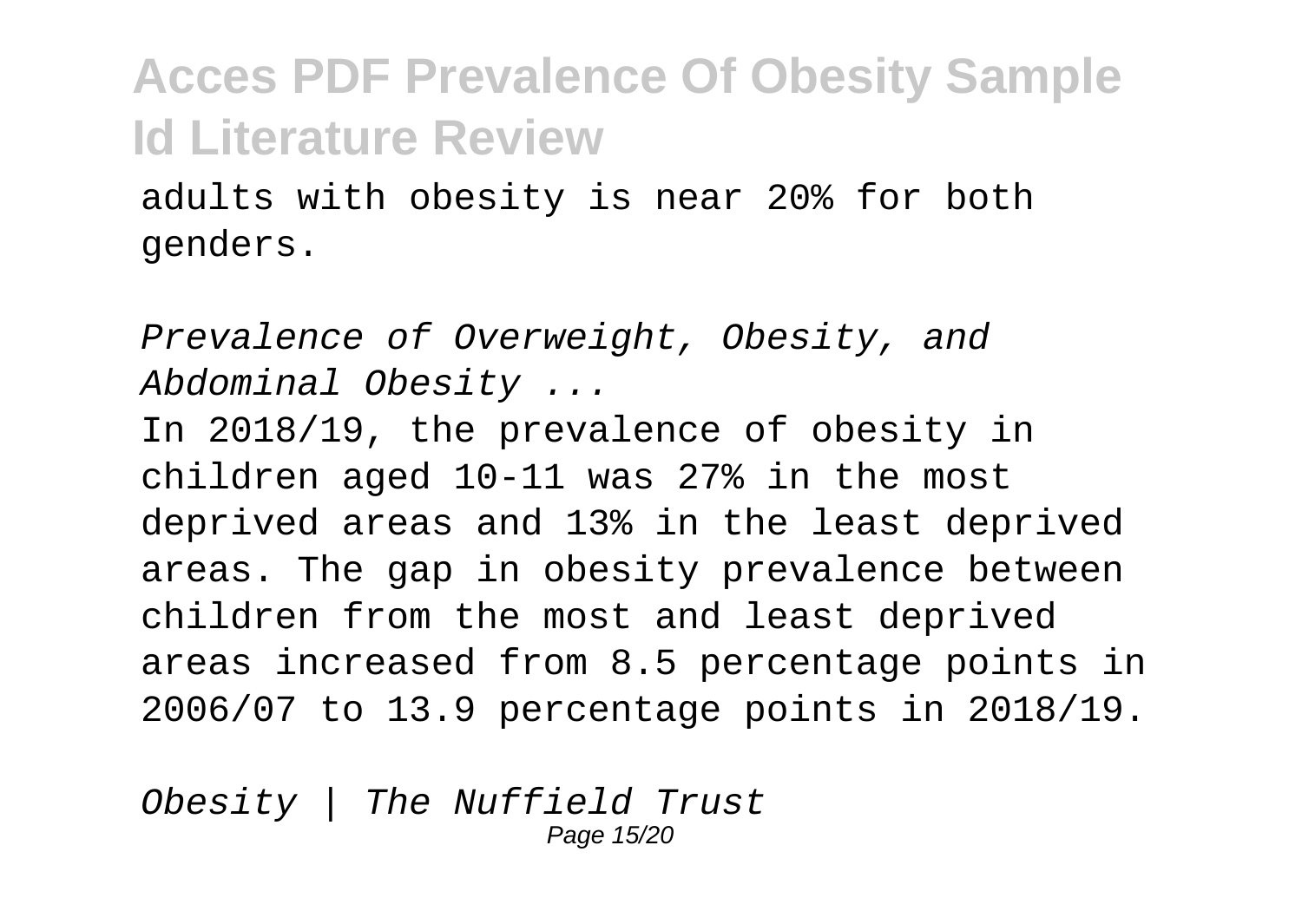Sixteen studies with a combined sample size of 29,160 were included in the review. Analysis indicates that approximately 19% of children in Ghana either have obesity or are overweight. The prevalence of childhood obesity and overweight was 8.6% (95% CI: 4.8%–13.4%) and 10.7% (95% CI: 5.9%–16.6%), respectively.

Childhood Obesity and Overweight in Ghana: A Systematic ... This study determined the prevalence of overweight, obesity, and abdominal obesity in the Portuguese adults and examined the Page 16/20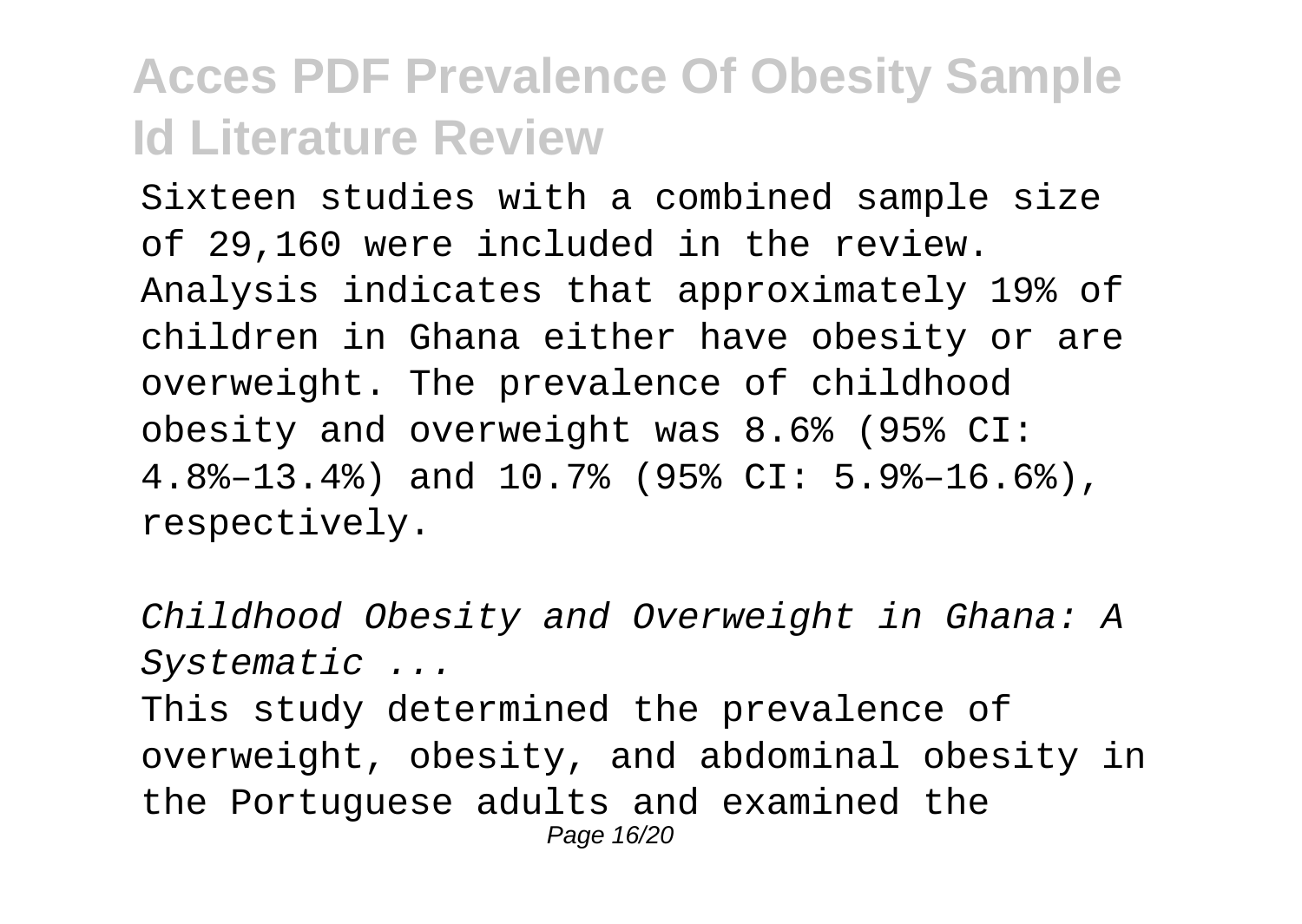relationship between above mentioned prevalences and educational level. Body mass, stature, and waist circumference were measured in a representative sample of the Portuguese population aged 18–103 years (n = 9,447; 18–64 years: n = 6,908; ?65 years: n = 2,539).

Prevalence of Overweight, Obesity, and Abdominal Obesity ...

A prevalence of 9.5% thinness and 12.4% overweight including 1.9% obesity according to international references was detected. A 2.2% low-weight-for-age, 5.7% low-height-for-Page 17/20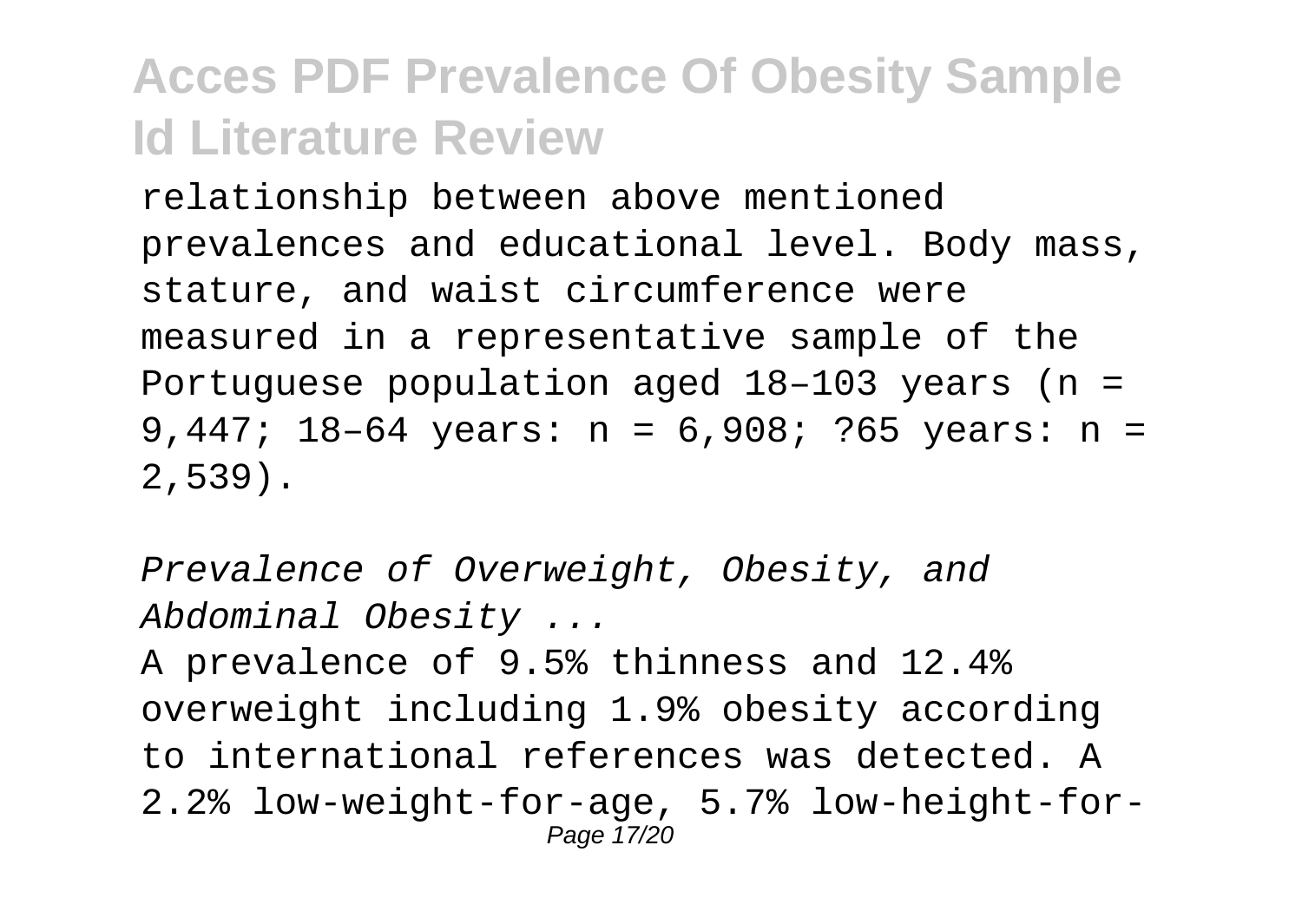age, and 5.2% low-weight-for-height were identified.

Prevalence of Overweight, Obesity, and Thinness in ...

The prevalence of obesity as measured by BMI among non-Hispanic Asian adults was much lower than that reported for non-Hispanic white, non-Hispanic black, and Hispanic adults. Although BMI is widely used as a measure of body fat, at a given BMI level body fat may vary by sex, age, and race and Hispanic origin.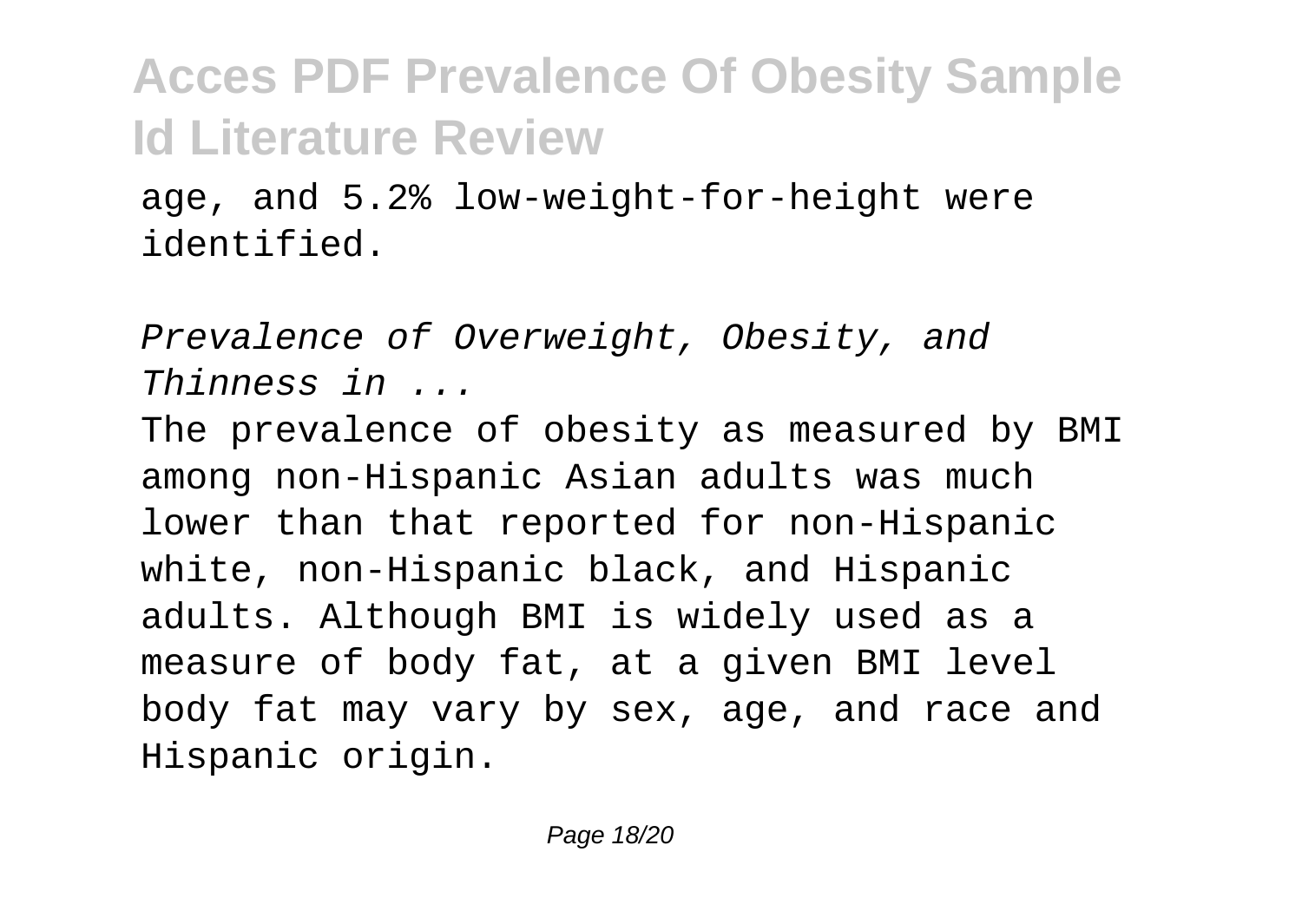Prevalence of Overweight, Obesity, and Extreme Obesity ...

Obesity prevalence. The prevalence of obesity was 27.4% (95% CI: 27.2%–27.7%) in BRFSS compared with 9.6% (95% CI: 9.2%–9.9%) in NIS. The correlation between BRFSS and NIS was  $0.27$  (p =  $0.06$ ). There was variation between the prevalence in BRFSS and NIS by state . The median of the percentage point differences between the two datasets was 17.7%.